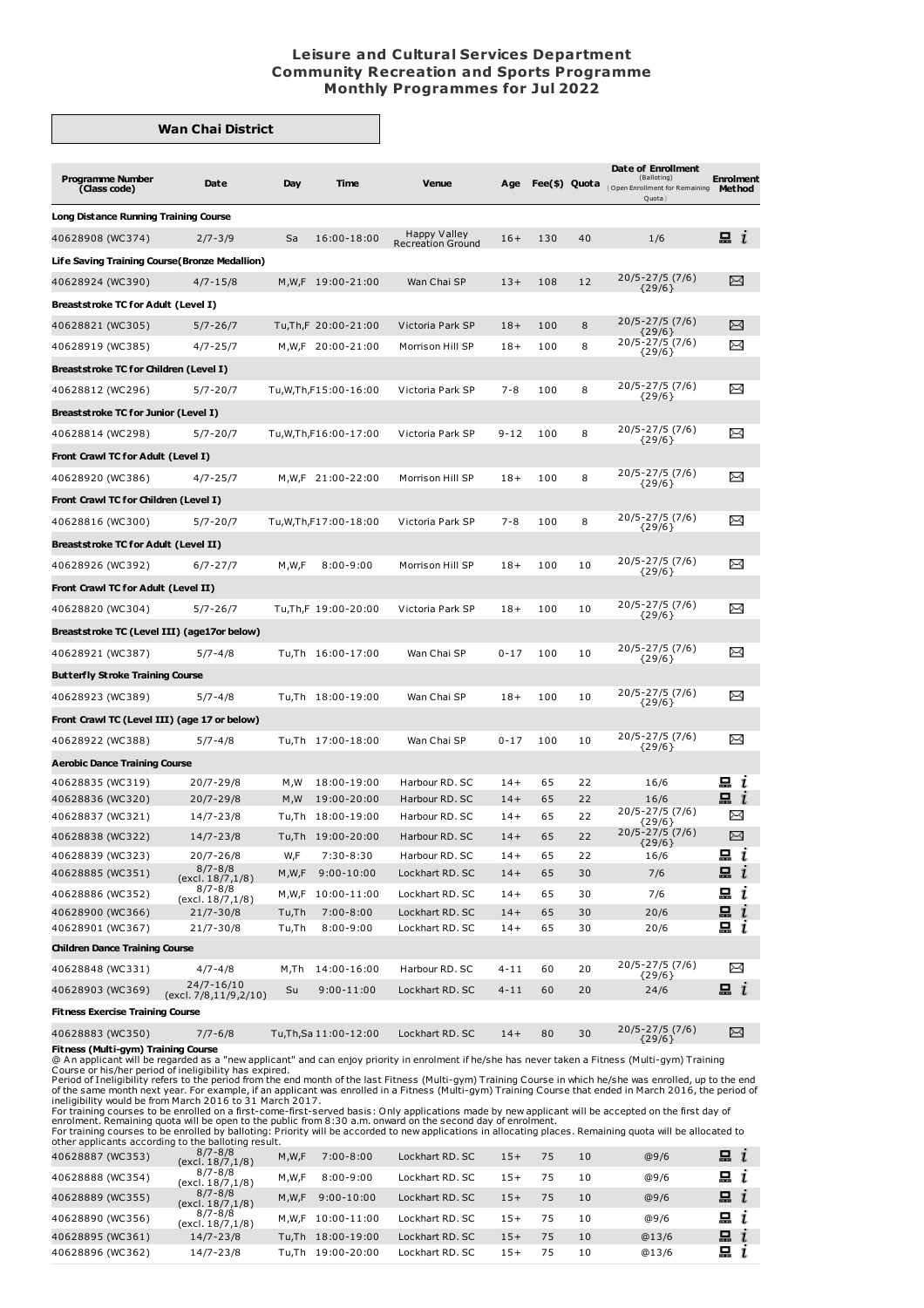| 40628897 (WC363)                              | $14/7 - 23/8$                                    |       | Tu,Th 20:00-21:00                      | Lockhart RD. SC                    | $15+$          | 75       | 10       | @13/6                          | 묘<br>ı                      |
|-----------------------------------------------|--------------------------------------------------|-------|----------------------------------------|------------------------------------|----------------|----------|----------|--------------------------------|-----------------------------|
| 40628898 (WC364)                              | 14/7-23/8                                        |       | Tu,Th 21:00-22:00                      | Lockhart RD. SC                    | $15+$          | 75       | 10       | @13/6                          | 묘<br>ı                      |
| 40628904 (WC370)<br>40628905 (WC371)          | 29/7-24/8<br>$29/7 - 24/8$                       |       | M,W,F 15:00-16:00<br>M,W,F 16:00-17:00 | Lockhart RD. SC<br>Lockhart RD. SC | $15+$<br>$15+$ | 75<br>75 | 10<br>10 | @28/6<br>@28/6                 | 묘<br>$\mathbf{r}$<br>묘<br>ı |
| 40628906 (WC372)                              | $29/7 - 24/8$                                    |       | M,W,F 17:00-18:00                      | Lockhart RD. SC                    | $15+$          | 75       | 10       | @28/6                          | 묘<br>ī                      |
| <b>Hydro Fitness Training Course</b>          |                                                  |       |                                        |                                    |                |          |          |                                |                             |
| 40628917 (WC383)                              | $4/7 - 3/8$                                      |       | M,W,F 18:00-19:00                      | Morrison Hill SP                   | $14+$          | 80       | 15       | 20/5-27/5 (7/6)                | X                           |
| 40628918 (WC384)                              | $4/7 - 3/8$                                      |       | M,W,F 19:00-20:00                      | Morrison Hill SP                   | $14+$          | 80       | 15       | ${29/6}$<br>20/5-27/5 (7/6)    | X                           |
| <b>Jazz Training Course</b>                   |                                                  |       |                                        |                                    |                |          |          | ${29/6}$                       |                             |
| 40628841 (WC324)                              | 12/7-20/9 (excl.                                 | Tu    | 10:00-12:00                            | Harbour RD. SC                     | $12+$          | 70       | 22       | 20/5-27/5 (7/6)                | $\Join$                     |
| 40628879 (WC346)                              | 13/9)<br>$6/7 - 7/9$                             | W     | 20:00-22:00                            | Lockhart RD, SC                    | $12+$          | 70       | 30       | ${29/6}$<br>20/5-27/5 (7/6)    | X                           |
| <b>Oriental Dance Training Course</b>         |                                                  |       |                                        |                                    |                |          |          | ${29/6}$                       |                             |
|                                               |                                                  | F     |                                        |                                    |                |          |          | 20/5-27/5 (7/6)                | X                           |
| 40628902 (WC368)                              | $22/7 - 23/9$                                    |       | 20:00-22:00                            | Lockhart RD. SC                    | $12+$          | 45       | 30       | ${29/6}$                       |                             |
| Social Dance Training Course                  |                                                  |       |                                        |                                    |                |          |          | 20/5-27/5 (7/6)                |                             |
| 40628892 (WC358)                              | 9/7-17/9 (excl. 10/9)                            | Sa    | 20:00-22:00                            | Lockhart RD. SC                    | $14+$          | 86       | 30       | ${29/6}$<br>20/5-27/5 (7/6)    | X                           |
| 40628965 (WC428)                              | 8/7-12/8 (excl. 22/7)                            | Tu,F  | 19:00-21:00                            | Wong Nai Chung SC                  | $14+$          | 86       | 24       | ${29/6}$                       | X                           |
| Tai Chi Made Easy Class                       |                                                  |       |                                        |                                    |                |          |          |                                |                             |
| 40634621 (WC552)                              | $11/7 - 5/8$                                     | M,W,F | $7:30 - 8:30$                          | Wan Chai Park                      | 6+             | 54       | 60       | 13/6                           | $\mathbf{a}$ i              |
| <b>Western Folkdance Training Course</b>      |                                                  |       |                                        |                                    |                |          |          | 20/5-27/5 (7/6)                |                             |
| 40628971 (WC434)                              | $2/7 - 3/9$                                      | Sa    | 14:00-16:00                            | Wong Nai Chung SC                  | $8+$           | 45       | 24       | ${29/6}$                       | $\Join$                     |
| 40628972 (WC435)                              | $2/7 - 3/9$                                      | Sa    | 16:00-18:00                            | Wong Nai Chung SC                  | $8+$           | 45       | 24       | 20/5-27/5 (7/6)<br>${29/6}$    | X                           |
| Wushu Training Course for Children            |                                                  |       |                                        |                                    |                |          |          |                                |                             |
| 40628877 (WC344)                              | 3/7-4/9 (excl. 7/8)                              | Su    | 11:00-13:00                            | Lockhart RD. SC                    | $6 - 14$       | 86       | 20       | 1/6                            | $\mathbf{a}$ i              |
| <b>Yoga Training Course</b>                   |                                                  |       |                                        |                                    |                |          |          |                                |                             |
| 40628842 (WC325)                              | $9/7 - 10/9$                                     | Sa    | 10:00-12:00                            | Harbour RD. SC                     | $15+$          | 85       | 22       | 20/5-27/5 (7/6)<br>${29/6}$    | X                           |
| 40628874 (WC341)                              | $2/7 - 3/9$                                      | Sa    | $7:00 - 9:00$                          | Lockhart RD. SC                    | $15+$          | 85       | 40       | 20/5-27/5 (7/6)<br>{29/6}      | $\Join$                     |
| 40628875 (WC342)                              | $2/7 - 3/9$                                      | Sa    | 18:00-20:00                            | Lockhart RD. SC                    | $15+$          | 85       | 40       | 20/5-27/5 (7/6)<br>${29/6}$    | X                           |
|                                               | Briefing on Proper Ways to Use Fitness Equipment |       |                                        |                                    |                |          |          |                                |                             |
| 40628876 (WC343)                              | 3/7                                              | Su    | 14:00-17:00                            | Lockhart RD. SC                    | $15+$          | Free     | 12       | 20/5-27/5 (7/6)                | X                           |
| 40628893 (WC359)                              | 9/7                                              | Sa    | 14:00-17:00                            | Lockhart RD. SC                    | $15+$          | Free     | 12       | ${29/6}$<br>20/5-27/5 (7/6)    | X                           |
| 40628899 (WC365)                              | 17/7                                             | Su    | 14:00-17:00                            | Lockhart RD, SC                    | $15+$          | Free     | 12       | ${29/6}$<br>20/5-27/5 (7/6)    | χ                           |
|                                               |                                                  |       |                                        |                                    |                |          |          | ${29/6}$                       |                             |
| <b>Body-Mind Stretch Training Course</b>      |                                                  |       |                                        |                                    |                |          |          |                                |                             |
| 40628955 (WC418)                              | $6/7 - 12/8$                                     | W,F   | 14:00-15:00                            | Wong Nai Chung SC                  | $15+$          | 85       | 24       | 2/6                            | $\Xi$ $\iota$               |
| <b>Badminton Training Course</b>              |                                                  |       |                                        |                                    |                |          |          | 20/5-27/5 (7/6)                |                             |
| 40628843 (WC326)                              | $6/7 - 5/8$                                      | W,F   | $7:00 - 9:00$                          | Harbour RD. SC                     | $7+$           | 118      | 16       | ${29/6}$                       | $\scriptstyle\asymp$        |
| 40628844 (WC327)                              | $6/7 - 5/8$                                      | W,F   | 18:00-20:00                            | Harbour RD. SC                     | $7+$           | 118      | 16       | 20/5-27/5 (7/6)<br>${29/6}$    | X                           |
| 40628880 (WC347)                              | $7/7 - 9/8$                                      | Tu,Th | $9:00 - 11:00$                         | Lockhart RD. SC                    | $7+$           | 118      | 12       | 20/5-27/5 (7/6)<br>${29/6}$    | X                           |
| 40628952 (WC415)                              | $5/7 - 5/8$                                      | Tu,F  | 9:00-11:00                             | Wong Nai Chung SC                  | $7+$           | 118      | 12       | 20/5-27/5 (7/6)<br>${29/6}$    | X                           |
| 40628953 (WC416)                              | $4/7 - 4/8$                                      | M,Th  | 19:00-21:00                            | Wong Nai Chung SC                  | $7+$           | 118      | 12       | 20/5-27/5 (7/6)<br>${29/6}$    | X                           |
| Parent-child(Aged 7-17) Badminton TC          |                                                  |       |                                        |                                    |                |          |          |                                |                             |
| 40628963 (WC426)                              | $3/7 - 14/8$ (excl. 7/8)                         | Su    | 11:00-13:00                            | Wong Nai Chung SC                  | $7+$           | 73       | 12       | 20/5-27/5 (7/6)<br>${29/6}$    | X                           |
| <b>Badminton Training Course For Children</b> |                                                  |       |                                        |                                    |                |          |          |                                |                             |
| 40628849 (WC332)                              | $4/7 - 25/7$                                     | M,W,F | 14:00-16:00                            | Harbour RD. SC                     | $7 - 11$       | 118      | 16       | 20/5-27/5 (7/6)<br>${29/6}$    | ⊠                           |
| 40628894 (WC360)                              | $11/7 - 10/8$                                    | M,W   | 14:00-16:00                            | Lockhart RD, SC                    | 7-11           | 118      | 12       | 20/5-27/5 (7/6)<br>${29/6}$    | X                           |
| Lawn Bowls Fun Day                            |                                                  |       |                                        |                                    |                |          |          |                                |                             |
| 40628832 (WC316)                              | 10/7                                             | Su    | $8:00 - 9:00$                          | Victoria Park Bowling              | $8+$           | Free     | 8        | 10/6                           | 묘 <i>ι</i>                  |
| 40628833 (WC317)                              | 10/7                                             | Su    | 9:00-10:00                             | Green<br>Victoria Park Bowling     | $8+$           | Free     | 8        | 10/6                           | i                           |
| <b>Lawn Bowls Training Course</b>             |                                                  |       |                                        | Green                              |                |          |          |                                |                             |
| 40628829 (WC313)                              | $5/7 - 29/7$                                     | Tu,F  | 19:00-21:00                            | Victoria Park Bowling              | $8+$           | 54       | 8        | 20/5-27/5 (7/6)                | X                           |
| 40628830 (WC314)                              | $5/7 - 29/7$                                     | Tu,F  | 19:00-21:00                            | Green<br>Victoria Park Bowling     | $8+$           | 54       | 8        | ${29/6}$<br>20/5-27/5 (7/6)    | X                           |
|                                               |                                                  |       |                                        | Green                              |                |          |          | ${29/6}$                       |                             |
| <b>Mini-tennis Training Course</b>            |                                                  |       |                                        |                                    |                |          |          | 20/5-27/5 (7/6)                |                             |
| 40628959 (WC422)                              | $7/7 - 9/8$                                      |       | Tu,Th 14:00-16:00                      | Wong Nai Chung SC                  | $6 - 9$        | 70       | 12       | ${29/6}$<br>20/5-27/5 (7/6)    | X                           |
| 40628960 (WC423)                              | $7/7 - 9/8$                                      |       | Tu,Th 16:00-18:00                      | Wong Nai Chung SC                  | $6 - 9$        | 70       | 12       | ${29/6}$                       | X                           |
| <b>Squash Training Course</b>                 |                                                  |       |                                        |                                    |                |          |          |                                |                             |
| 40628846 (WC329)                              | $6/7 - 29/7$                                     | W,F   | $7:00-9:00$                            | Harbour RD. SC                     | $7+$           | 160      | 8        | 2/6                            | $\mathbf{a}$ i              |
| Table-tennis TC for Children (Low Table)      |                                                  |       |                                        |                                    |                |          |          |                                |                             |
| 40628854 (WC337)                              | $5/7 - 4/8$                                      |       | Tu,Th 14:30-16:00                      | Harbour RD. SC                     | $6 - 9$        | 86       | 16       | $20/5 - 27/5(7/6)$<br>${29/6}$ | X                           |
| <b>Table-tennis Training Course</b>           |                                                  |       |                                        |                                    |                |          |          |                                |                             |
| 40628968 (WC431)                              | $5/7 - 4/8$                                      |       | Tu,Th 17:00-19:00                      | Wong Nai Chung SC                  | $6+$           | 86       | 18       | 6/6                            | $\Xi$ $\iota$               |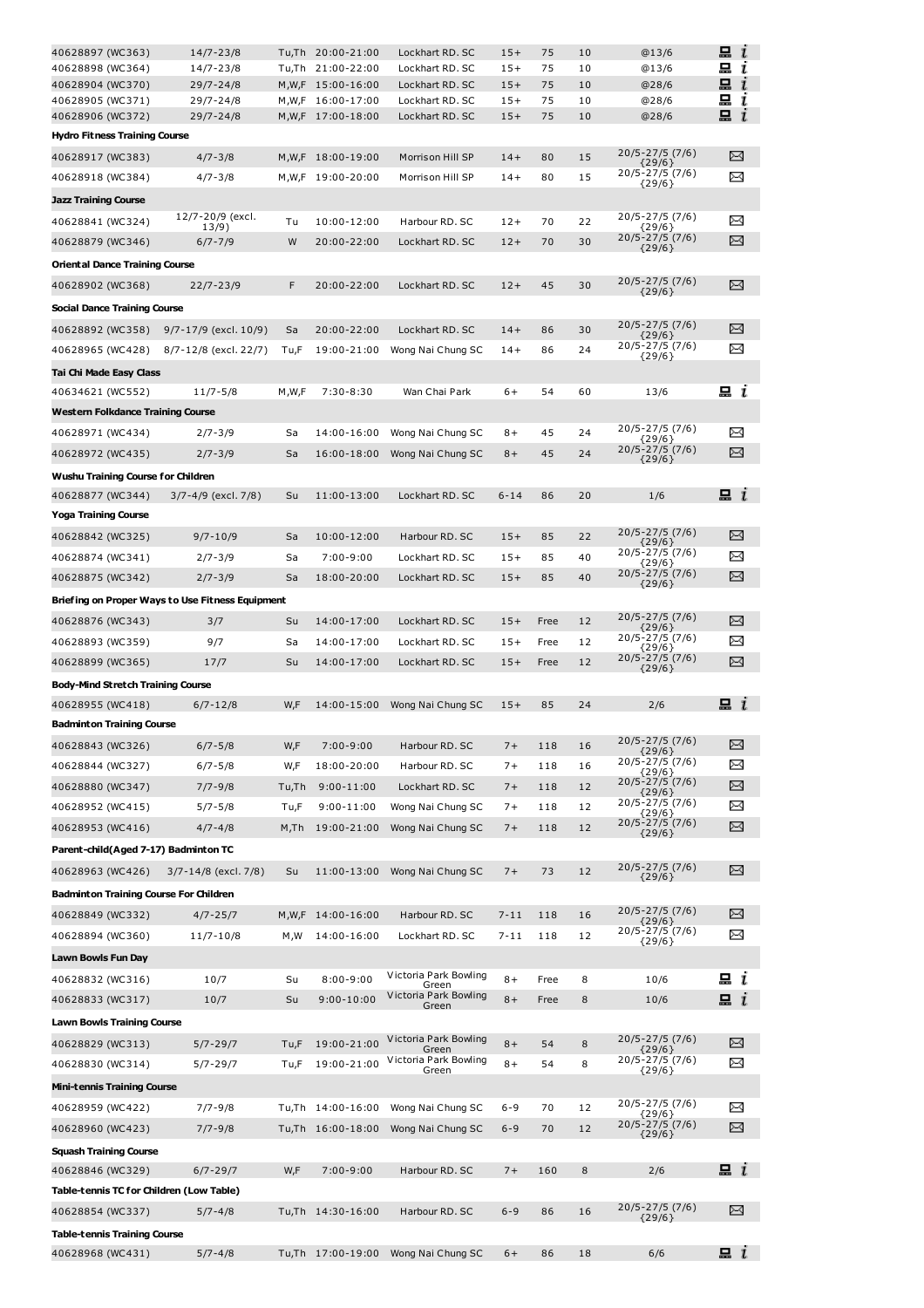## **Table-tennis Training Course For Junior**

| 40628852 (WC335)                                 | $5/7 - 4/8$           |       | Tu.Th 16:00-18:00 | Harbour RD, SC                                        | $6 - 13$ | 86   | 16 | $20/5 - 27/5(7/6)$<br>${29/6}$  | X       |
|--------------------------------------------------|-----------------------|-------|-------------------|-------------------------------------------------------|----------|------|----|---------------------------------|---------|
| <b>Tennis Training Course</b>                    |                       |       |                   |                                                       |          |      |    |                                 |         |
| 40628831 (WC315)                                 | $5/7 - 4/8$           | Tu,Th | $7:00 - 9:00$     | Victoria Park TC                                      | $8+$     | 170  | 12 | $20/5 - 27/5$ (7/6)<br>${29/6}$ | X       |
| 40628910 (WC376)                                 | $13/7 - 12/8$         | W,F   | $9:00 - 11:00$    | Causeway Bay SG                                       | $8+$     | 170  | 12 | 20/5-27/5 (7/6)<br>${29/6}$     | X       |
| 40628911 (WC377)                                 | $13/7 - 12/8$         | W,F   | 19:00-21:00       | Causeway Bay SG                                       | $8+$     | 170  | 12 | 20/5-27/5 (7/6)<br>${29/6}$     | X       |
| 40628912 (WC378)                                 | $18/7 - 18/8$         | M,Th  | $7:00 - 9:00$     | Causeway Bay SG                                       | $8+$     | 170  | 12 | 20/5-27/5 (7/6)<br>${29/6}$     | X       |
| <b>Tennis Training Course for Children</b>       |                       |       |                   |                                                       |          |      |    |                                 |         |
| 40628907 (WC373)                                 | 10/7-18/9 (excl. 7/8) | Su    | $9:00 - 11:00$    | Hong Kong Tennis<br>Centre                            | $8 - 11$ | 170  | 16 | 20/5-27/5 (7/6)<br>${29/6}$     | X       |
| Go TC For Children (Level I)                     |                       |       |                   |                                                       |          |      |    |                                 |         |
| 40628855 (WC338)                                 | $9/7 - 13/8$          | Sa    | 14:00-16:00       | Harbour RD, SC                                        | $6 - 10$ | 40   | 12 | 20/5-27/5 (7/6)<br>${29/6}$     | X       |
| <b>Basketball Training Course</b>                |                       |       |                   |                                                       |          |      |    |                                 |         |
| 40628954 (WC417)                                 | $15/7 - 5/8$          | M,W,F | 15:00-17:00       | Wong Nai Chung SC                                     | $10+$    | 75   | 30 | 20/5-27/5 (7/6)<br>${29/6}$     | X       |
| <b>Indoor Gateball Training Course for Adult</b> |                       |       |                   |                                                       |          |      |    |                                 |         |
| 40628878 (WC345)                                 | $6/7 - 24/8$          | W     | 19:00-21:00       | Lockhart RD, SC                                       | $20+$    | 54   | 15 | 2/6                             | $\Xi$ i |
| <b>Volleyball Training Course</b>                |                       |       |                   |                                                       |          |      |    |                                 |         |
| 40628845 (WC328)                                 | $6/7 - 6/8$           | W,Sa  | $9:00 - 11:00$    | Harbour RD, SC                                        | $10+$    | 70   | 30 | 20/5-27/5 (7/6)<br>${29/6}$     | X       |
| Good Fit Training Scheme - Seminar               |                       |       |                   |                                                       |          |      |    |                                 |         |
| 40628834 (WC318)                                 | 10/7                  | Su    | 10:30-12:00       | Lockhart RD, SC                                       | $14+$    | Free | 50 | 10/6                            | u i     |
| <b>Online Interactive Programme - Go</b>         |                       |       |                   |                                                       |          |      |    |                                 |         |
| 40634622 (WC554)                                 | 18/7-22/7             | M.W.F |                   | 20:00-21:00 Internet. 30mins before<br>: zoom.us/join | $7+$     | 20   | 50 | 27/6                            | 묘 i     |
| Activities for                                   |                       |       |                   |                                                       |          |      |    |                                 |         |

| ALUVIULJ IVI<br><b>Persons with</b><br><b>Disabilities</b><br><b>Programme Number</b><br>(Class code)<br>(free of charge) | Date | Dav | Time | <b>Venue</b> | <b>Age Quota</b> | Date of<br><b>Enrollment</b><br>(Balloting)<br>Open Enrollment for<br>Remaining Quota | <b>Enrolment</b><br><b>Method</b> |  |
|---------------------------------------------------------------------------------------------------------------------------|------|-----|------|--------------|------------------|---------------------------------------------------------------------------------------|-----------------------------------|--|
| To enrol in recreation and sports programmes designated for persons with disabilities (Please refer to the                |      |     |      |              |                  |                                                                                       |                                   |  |

**enrolment methods in the Notes on Enrolment)**

Each participant may be accompanied by ONE carer for free. The arrangements for accompanying carers are as follows: In view of the latest situation of COVID-19, to better control the number of participants, accompanying carers who wish to participate with persons with disabilities (PWDs) in any recreation and sports programmes designated for PWDs are required to enrol in the programmes. This will remain until further notice.

| <b>Badminton Fun Day for Per. w. Chronic illness</b> |          |    |             |                                  |      |                |      |                |  |  |  |  |  |
|------------------------------------------------------|----------|----|-------------|----------------------------------|------|----------------|------|----------------|--|--|--|--|--|
| 40628909 (WC375)                                     | 24/7     | Su |             | 14:00-17:00 Harbour RD. SC 8+    |      | $\overline{2}$ | 24/6 | $\mathbf{a}$ i |  |  |  |  |  |
| <b>Badminton TS for Pers w Intellec. Disability</b>  |          |    |             |                                  |      |                |      |                |  |  |  |  |  |
| 40628940 (WC405)                                     | 2/7-23/7 | Sa |             | 10:00-12:00 Lockhart RD. SC 5+ 2 |      |                | 1/6  | $\Box$ $i$     |  |  |  |  |  |
| Golf Fun Day for Per. w. Intellec. Disabilit.        |          |    |             |                                  |      |                |      |                |  |  |  |  |  |
| 40634635 (WC553)                                     | 31/7     | Su | 15:30-17:30 | Wo Yi Hop RD.<br>Golf Driving    | $5+$ |                | 30/6 | u i            |  |  |  |  |  |

Range

| <b>Activities for Elderly</b><br><b>Programme Number</b><br>(Class code)<br>(For aged 60 or above, free of<br>charge) | Date                             | Day     | <b>Time</b>            | <b>Venue</b>                | Quota | Date of<br><b>Enrollment</b><br>(Balloting)<br><b>Open Enrollment for</b><br>Remaining Quota } | <b>Enrolment</b><br>Method |
|-----------------------------------------------------------------------------------------------------------------------|----------------------------------|---------|------------------------|-----------------------------|-------|------------------------------------------------------------------------------------------------|----------------------------|
| <b>Swimming TC for Elderly (Level I)</b>                                                                              |                                  |         |                        |                             |       |                                                                                                |                            |
| 40628806 (WC290)                                                                                                      | $4/7 - 25/7$                     | M,W,F   | $8:00 - 9:00$          | Victoria Park SP            | 8     | $20/5 - 27/5(7/6)$<br>${29/6}$                                                                 | X                          |
| 40628925 (WC391)                                                                                                      | $6/7 - 27/7$                     | M,W,F   | $7:00 - 8:00$          | Morrison Hill SP            | 8     | $20/5 - 27/5$ (7/6)<br>${29/6}$                                                                | X                          |
| <b>Swimming TC for Elderly (Level II)</b>                                                                             |                                  |         |                        |                             |       |                                                                                                |                            |
| 40628804 (WC288)                                                                                                      | $4/7 - 25/7$                     | M,W,F   | $7:00 - 8:00$          | Victoria Park SP            | 10    | $20/5 - 27/5$ (7/6)<br>${29/6}$                                                                | X                          |
| <b>Elderly Fitness Exercise Training Course</b>                                                                       |                                  |         |                        |                             |       |                                                                                                |                            |
| 40628881 (WC348)                                                                                                      | $7/7 - 6/8$                      |         | Tu, Th, Sa 9:00-10:00  | Lockhart RD. SC             | 30    | $20/5 - 27/5$ (7/6)<br>${29/6}$                                                                | X                          |
| 40628882 (WC349)                                                                                                      | $7/7 - 6/8$                      |         | Tu, Th, Sa 10:00-11:00 | Lockhart RD. SC             | 30    | $20/5 - 27/5$ (7/6)<br>${29/6}$                                                                | N                          |
| 40628956 (WC419)                                                                                                      | $8/7 - 12/8$<br>(excl. 20/7,3/8) | M, W, F | $8:00 - 9:00$          | Wong Nai Chung<br><b>SC</b> | 24    | 20/5-27/5 (7/6)<br>${29/6}$                                                                    | X                          |
| 40628957 (WC420)                                                                                                      | $8/7 - 12/8$<br>(excl. 20/7,3/8) | M, W, F | $9:00 - 10:00$         | Wong Nai Chung<br><b>SC</b> | 24    | $20/5 - 27/5$ (7/6)<br>${29/6}$                                                                | X                          |
| 40628958 (WC421)                                                                                                      | $8/7 - 12/8$<br>(excl. 20/7,3/8) |         | M,W,F 10:00-11:00      | Wong Nai Chung<br>SC        | 24    | 20/5-27/5 (7/6)<br>${29/6}$                                                                    | X                          |